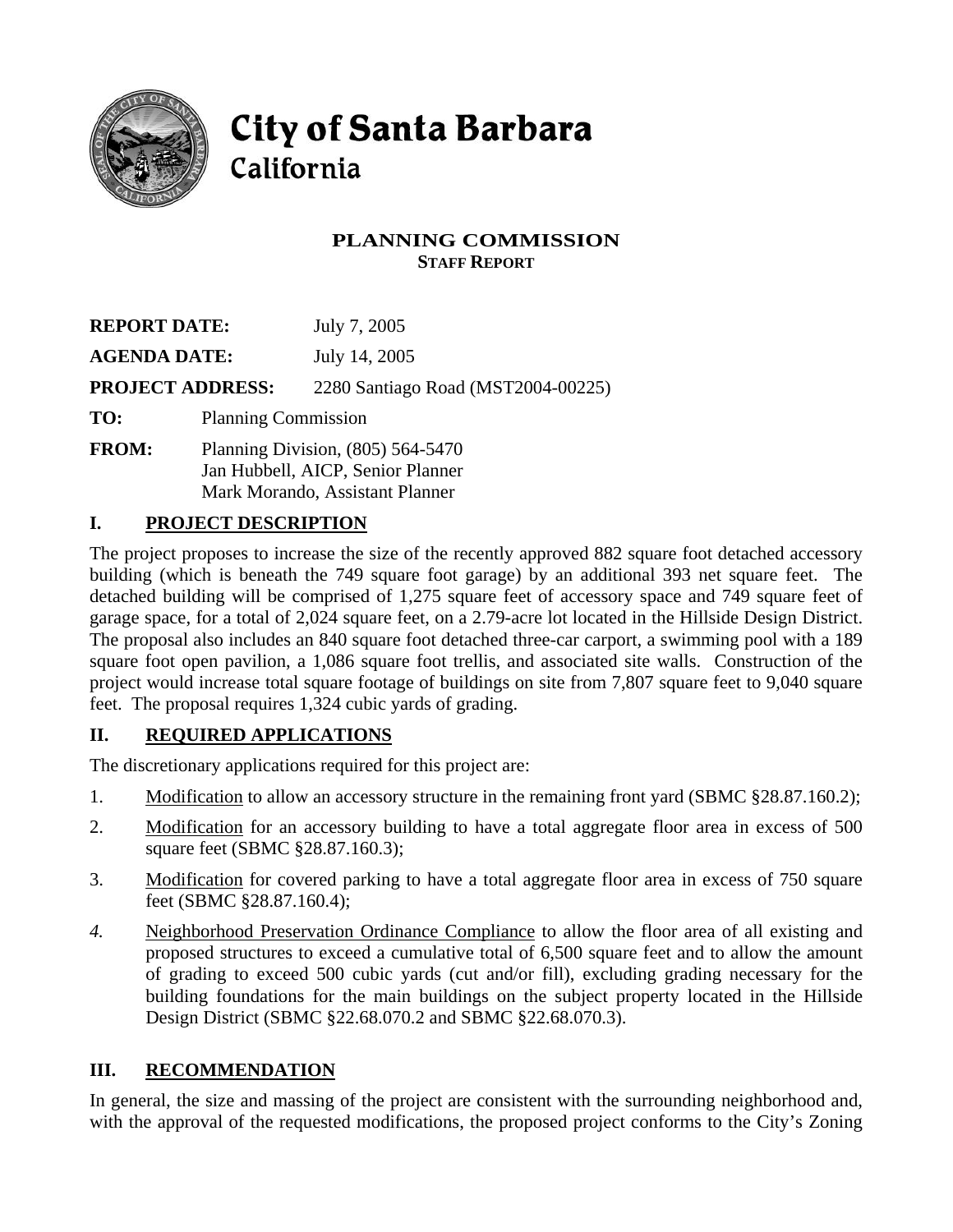and Building Ordinances and policies of the General Plan. However, Staff does not believe that the findings can be made to support the requested covered parking modification to more than double the allowed square footage of covered parking. Therefore, Staff recommends that the Planning Commission, with the exception of the Modification to provide covered parking in excess of the 750 square feet allowed by the Zoning Ordinance, approve the project by making the findings outlined in Section VII of this report, and subject to the conditions of approval in Exhibit A.



**DATE APPLICATION ACCEPTED:** May 10, 2005 **DATE ACTION REQUIRED:** August 08, 2005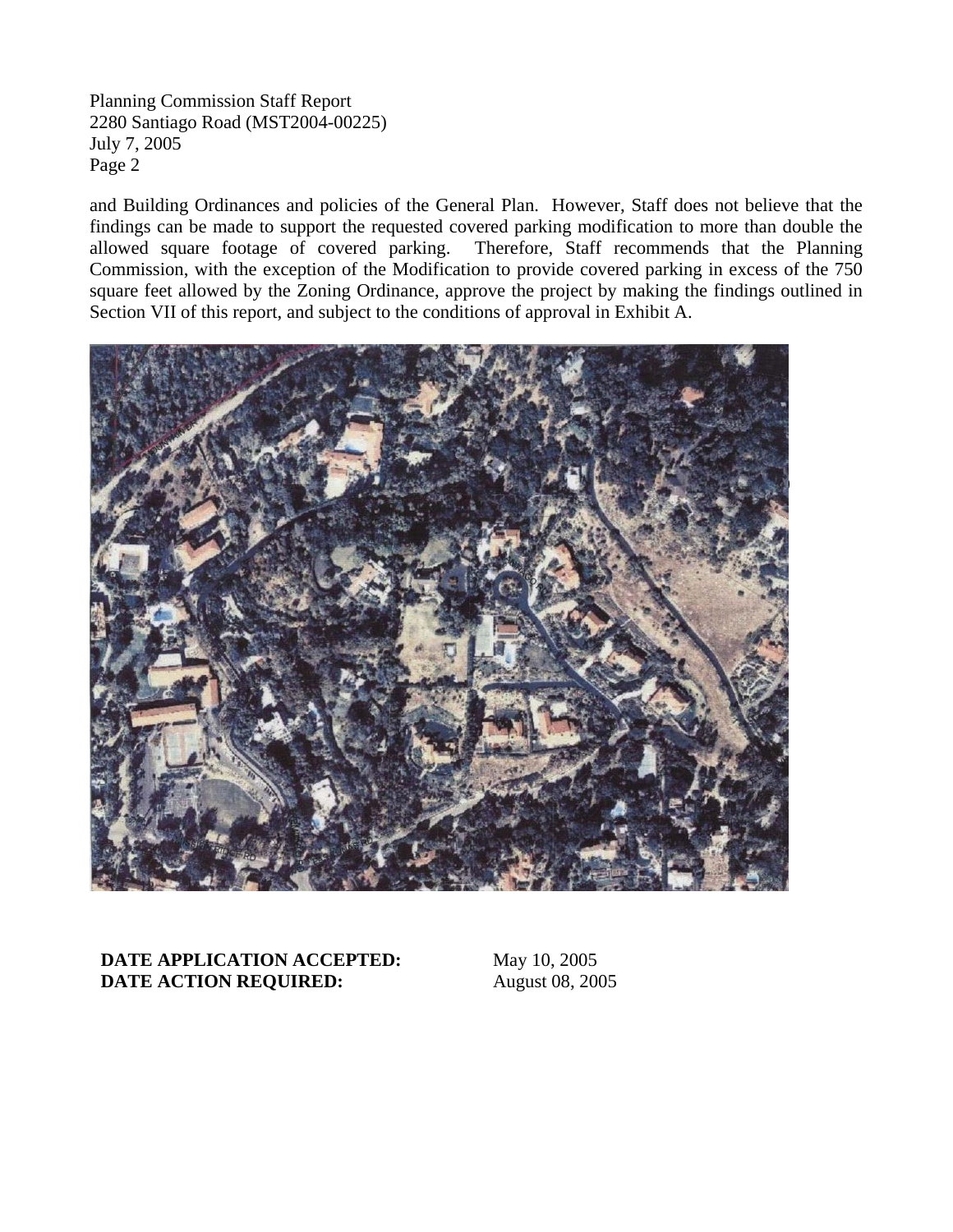# **V. SITE INFORMATION AND PROJECT STATISTICS**

#### **SITE INFORMATION**

| Applicant: Mr. James Mayo Macari                            | Property Owner: Joseph E. Johnston III          |  |  |  |
|-------------------------------------------------------------|-------------------------------------------------|--|--|--|
| Parcel Number: 019-072-003                                  | Lot Area: $2.74$ acres or $121,900$ square feet |  |  |  |
| General Plan: Residential, One Unit Per Acre                | Zoning: A-1 (Single-Family Residential)         |  |  |  |
| Existing Use: Single family dwelling                        | Topography: Rolling, average slope 15%          |  |  |  |
| <b>Adjacent Land Uses:</b>                                  |                                                 |  |  |  |
| North - Tremonto Road and Single Family Residential         |                                                 |  |  |  |
| East - Single Family Residential and Common Recreation Area |                                                 |  |  |  |
| South - Single Family Residential                           |                                                 |  |  |  |
| West - Single Family Residential                            |                                                 |  |  |  |

#### **PROJECT STATISTICS**

|                           | Existing (sq. ft.) | Proposed (sq. ft.) | Total (sq. ft.) |
|---------------------------|--------------------|--------------------|-----------------|
| Living Area               | 6,176              |                    | 6,176           |
| Garage/Covered<br>Parking | 749                | 840                | 1,589           |
| <b>Accessory Space</b>    | 882                | 393                | 1,275           |
| Total                     | 7,807              | 1,233              | 9,040           |

# **VI. ZONING ORDINANCE CONSISTENCY**

| <b>Standard</b>                                                   | <b>Requirement/Allowance</b> | <b>Existing</b>       | <b>Proposed</b>            |
|-------------------------------------------------------------------|------------------------------|-----------------------|----------------------------|
| <b>Setbacks</b><br>-Front<br>-Interior                            | 35'<br>15'                   | 123'<br>15'           | 102'<br>15'                |
| <b>Building Height</b>                                            | 30'                          | 21'6''                | 17'                        |
| <b>Parking Spaces</b>                                             | 2 (covered)                  | 3 (covered)           | 6 (covered)                |
| Lot Coverage<br>-Building Footprint<br>-Hardscape<br>-Landscaping | N/A<br>N/A<br>N/A            | 4.6%<br>9.2%<br>86.2% | 6.46%<br>11.8 %<br>81.74 % |

 The proposed project would meet the requirements of the A-1 Zone, with the exception of the new carport and accessory addition. The applicant is requesting three modifications; two for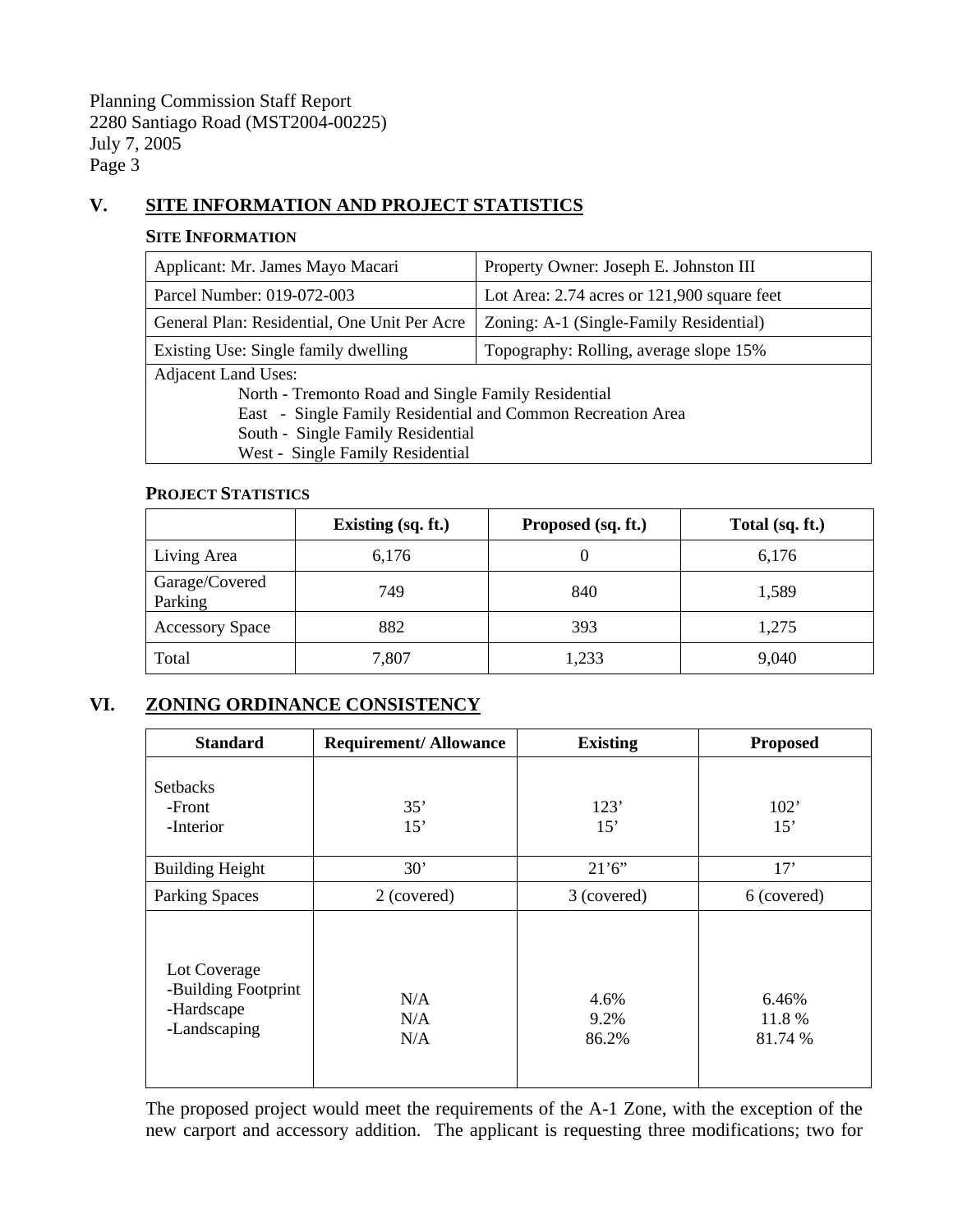> the addition to the accessory building and one for the new detached carport. The new 393 square foot addition to the 882 square foot accessory building requires modifications to allow it to be located within the remaining front yard, and to allow the aggregate square footage of accessory structures on the parcel to exceed the 500 square feet allowed by the Zoning Ordinance. Staff is supportive of the accessory building modifications, as outlined in the findings below.

> The new 840 square foot detached carport requires a modification to allow the covered parking on-site to exceed the 750 square feet allowed by SBMC §28.87.160.4. Staff is not supportive of the modification to allow the 840 square foot detached carport as outlined in the findings below.

## **VII. ISSUES/DISCUSSION**

## **A. DESIGN REVIEW**

This project was reviewed by the Architectural Board of Review on February 22, 2005 (minutes are attached as Exhibit D) and was continued to the Planning Commission with the following comments: 1) the site is isolated and the proposal would not be visible to the public; 2) the modification for the added accessory space and carport has no visual impact to the public; 3) the swimming pool design with the retaining walls is acceptable due to the lack of public visibility, but is possibly inconsistent with the topography, and the Planning Commission should study the matter further. The landscaping was deemed acceptable as proposed; however, the applicant is to provide an Oak tree protection plan. This requirement is included as a condition of Planning Commission approval.

#### **B. ENVIRONMENTAL REVIEW**

The Guidelines of the California Environmental Quality Act (CEQA) include a number of types of projects that are generally exempt from environmental review. Staff and the Environmental Analyst have determined that the project qualifies for an exemption per Section 15301 (Existing Facilities) for the addition to an existing accessory structure, and Section 15303 (Construction of Small Structures) for the new three-car carport. The project would not result in significant impacts on traffic, noise, air quality, water quality, biological resources, or any other environmental resources or hazards.

## **VIII. FINDINGS**

Staff recommends that the Planning Commission make the following findings.

## **A. MODIFICATION TO ALLOW AN ACCESSORY STRUCTURE IN THE FRONT YARD (SBMC §28.87.160.2)**

In order to approve the requested Modification, the Planning Commission must be able to find that it meets the intent and purpose of the Ordinance and is necessary to: 1) secure an appropriate improvement to the lot; 2) prevent unreasonable hardship, or; 3) promote uniformity of improvement on the site. Staff believes that the required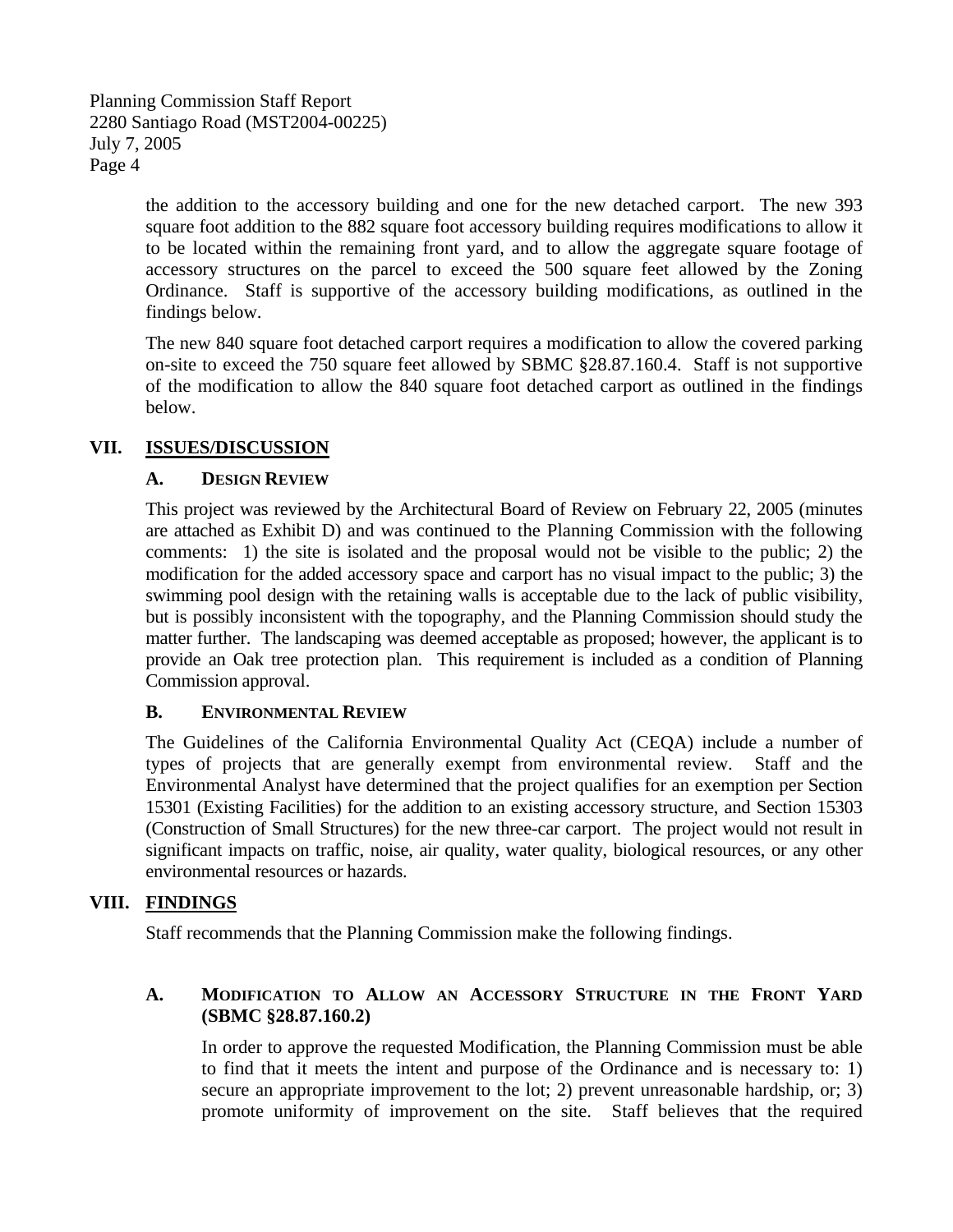findings to allow an improvement to an accessory building in the remaining front yard can be made because, although the accessory building technically fronts on Tremonto Road, it is not accessed, nor can it be seen from Tremonto Road, as the building is 70 feet above and 102 feet from the road. Additionally, the Planning Commission previously approved a modification to allow the existing accessory building to be located within the remaining front yard.

#### **B. MODIFICATION TO ALLOW AN ACCESSORY BUILDING TO HAVE A TOTAL AGGREGATE FLOOR AREA IN EXCESS OF 500 SQUARE FEET (SBMC §28.87.160.3)**

In order to approve the requested modification, the Planning Commission must be able to find that it meets the intent and purpose of the Zoning Ordinance and is necessary to: 1) secure an appropriate improvement to the lot; 2) prevent unreasonable hardship, or; 3) promote uniformity of improvement on the site. Staff believes that the required finding can be made that the accessory building is an appropriate improvement and would meet the intent and purpose of the Zoning Ordinance, because the accessory building is not excessive or unreasonable for its intended purpose. The size of the lot can accommodate an over-sized accessory space and the design of the residence and existing landscaping are mitigating factors. It would also promote uniformity of improvement in the neighborhood, since the proposed architectural style is the predominant style of the neighborhood, and the overall mass, bulk and scale is also proportional to the neighborhood. Staff believes that the design of the accessory space is consistent with the Hillside Design techniques and the standards set forth in the Single Family Residential Guidelines.

## **C. MODIFICATION FOR COVERED PARKING TO HAVE A TOTAL AGGREGATE FLOOR AREA IN EXCESS OF 750 SQUARE FEET (SBMC §28.87.160.4)**

In order to approve the requested modification, the Planning Commission must be able to find that it meets the intent and purpose of the Zoning Ordinance and is necessary to: 1) secure an appropriate improvement to the lot; 2) prevent unreasonable hardship, or; 3) promote uniformity of improvement on the site. Staff believes that it will be difficult for the required finding to be made by the Planning Commission.

The proposed improvements for this property include a request for an 840 square foot detached three-car carport. Currently, the property is developed with a three-car detached garage above the existing accessory building. SBMC §28.87.160.4 allows for 750 square feet of covered parking area on any property within the A-1 Zone. This provision already accounts for the typically larger sizes of properties in the A-1 Zone by allowing 250 square feet more than is allowed in other single-family residential zones for covered parking. Staff's position is that the request for additional parking is inconsistent with the Zoning Ordinance since there is already ample covered parking on the lot. However, the ABR did not have aesthetic concerns with the proposed carport, as it would not be visible to the public, and would be ten feet above the adjacent tennis court of the common recreation area of the private Santiago Hills Planned Unit Development.

## **D. NEIGHBORHOOD PRESERVATION ORDINANCE (SBMC §22.68.060)**

The project's mass, bulk, and scale must be found compatible with the neighborhood, the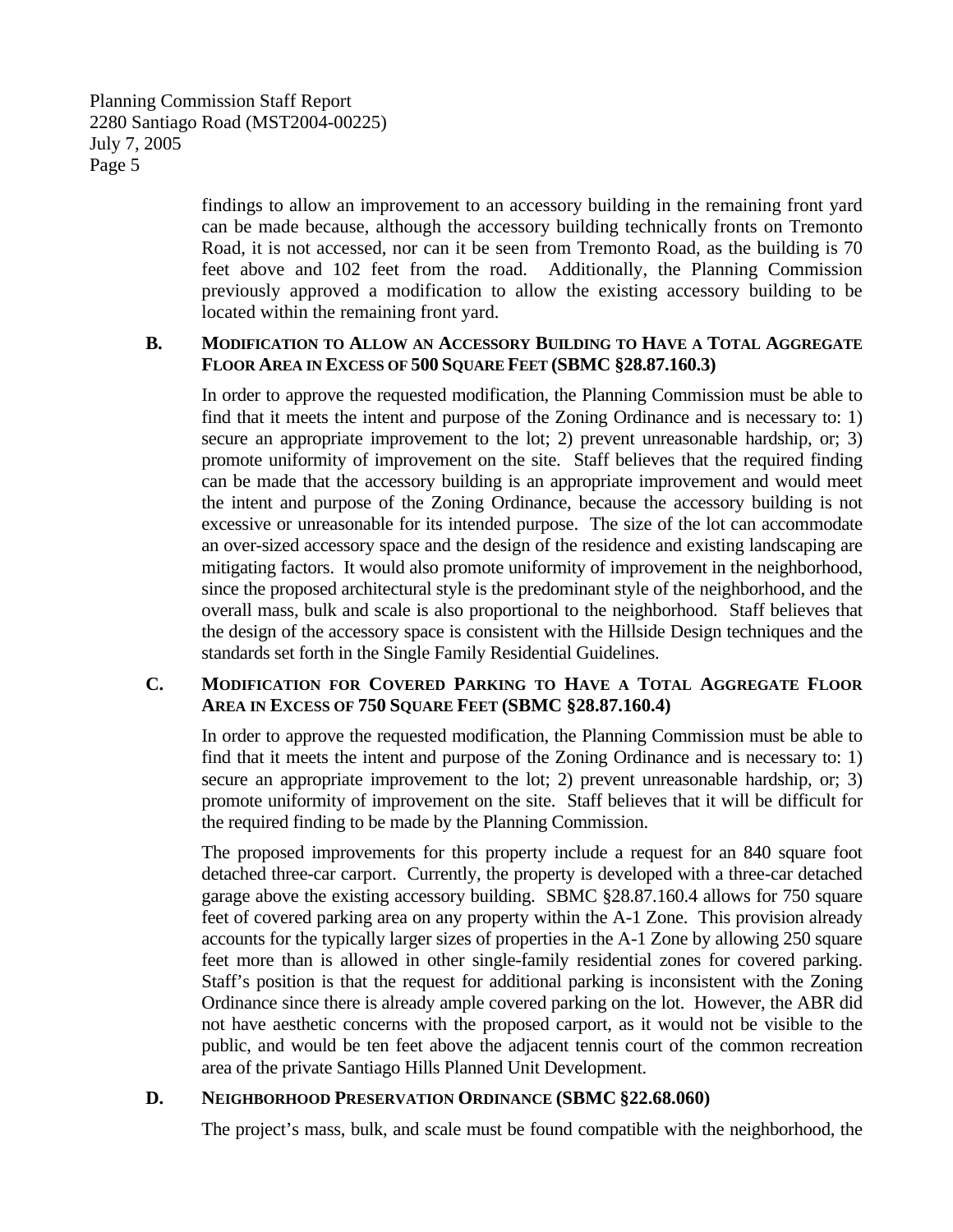project's grading must be found to be appropriate, and the project must protect, to the extent possible, mature or native trees and public views.

Therefore, the project can be found consistent with the following NPO Findings:

- 1. The public health, safety and welfare will be protected. The project has been designed structurally and with appropriate drainage and erosion control measures as required by the Building and Safety Division;
- 2. The grading and development will be appropriate to the site, have been designed to avoid visible scarring, and will not significantly modify the natural topography of the site or the natural appearance of any ridgeline or hillside. No further grading is proposed for the accessory addition, as the area has already been set into the hillside, and part of the existing patio will be used for the footprint of the addition. The areas of grading for the swimming pool and landscape structures are on the south side of the ridge behind the dwelling, and the dwelling is situated on a level area at approximately the mid-point of the property, straddling the ridgeline. From the building pad, the property slopes gradually to the south. The grading and development will be along this southern slope and will avoid visible scarring of the ridgeline and will not significantly modify the natural topography of the site or the natural appearance of any ridgeline or hillside as viewed by the public.
- 3. The project will, to the maximum extent feasible, preserve and protect any native or mature trees with a minimum trunk diameter of four inches measured four feet from the base of the trunk. No trees are proposed to be removed as part of the project and oak tree and tree protections measures will be implemented prior to commencement of construction.
- 4. The development will be consistent with the scenic character of the City and will enhance the appearance of the neighborhood. The architecture is of a high quality, detailed Mediterranean style and will be consistent with the City's scenic character and most of the surrounding homes.
- 5. The development will be compatible with the neighborhood, and its size, bulk, and scale will be appropriate to the site and neighborhood. The project site development is representative of the type of homes in the neighborhood. The proposed accessory addition would not increase the existing visual mass, bulk, and scale, as the proposed mass is on the first story and would be set into the hillside. The proposed trellis, pavilion, and carport would not increase the visual mass, bulk, and scale, as the mass is not visible from any public view and the size of the lot diminishes the scale of the development.
- 6. The development will preserve significant public scenic views of, and from, the hillside. The property is only visible from certain angles further up in the foothills and, even then, only portions of the existing residence are visible. The project will not have an adverse impact on any public views due to the lack of visibility of the structures from any public area, and the high quality of